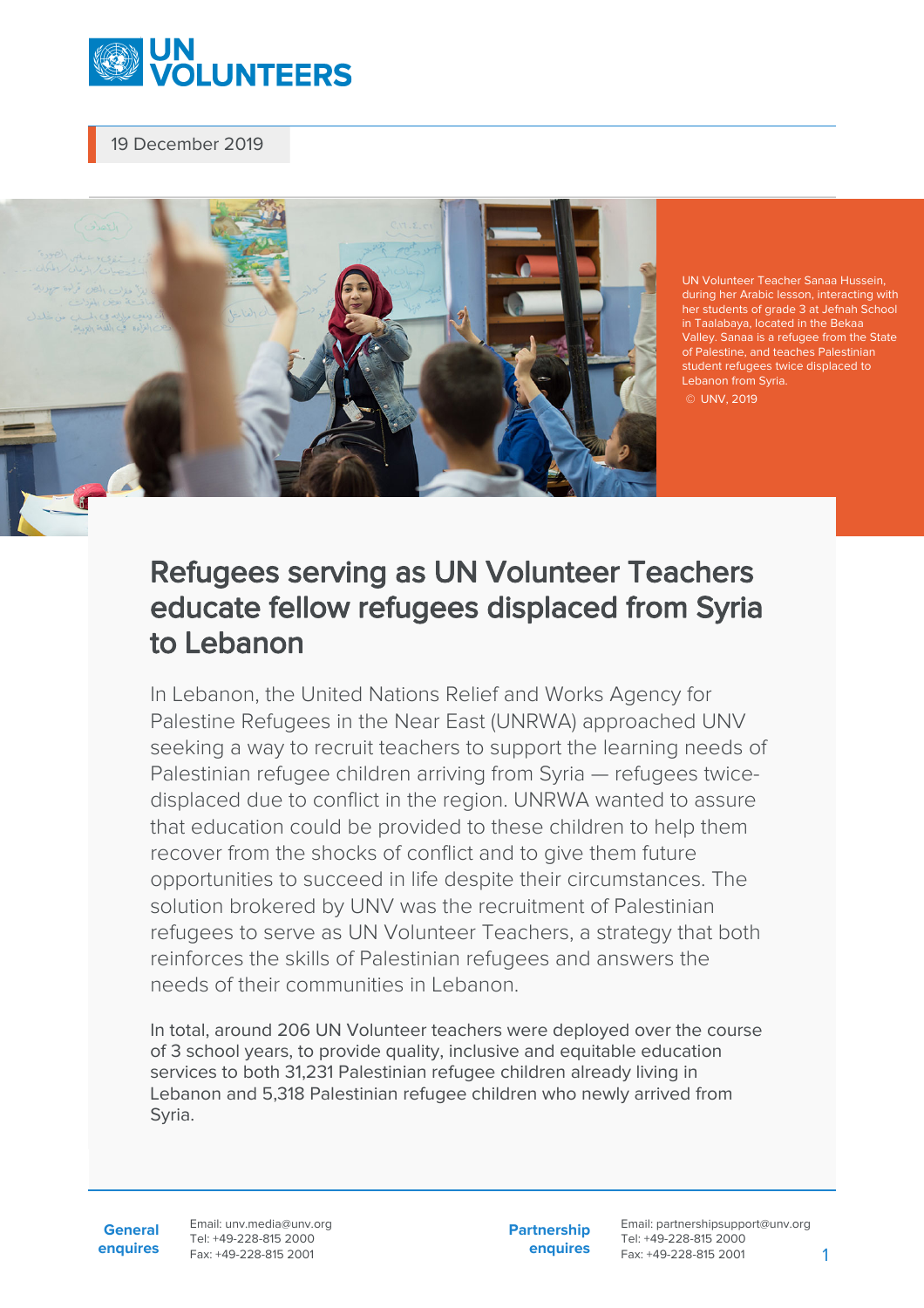

The support of UN Volunteer teachers was extended to UNRWA schools for the academic years 2016-2017 and 2017-2018.

The newly arrived refugee children from Syria, alongside the Palestine refugee children already in Lebanon, received additional support and specific coaching to support their transition from the Syrian to the Lebanese curriculum.

The UNV-UNRWA partnership helped Palestinian refugee children from Syria to recover from conflict while at the same time contributing to the education of Palestinian refugees already in Lebanon. It provided opportunities for professionals from the Palestinian refugee community to support and inspire hope in the Palestinian refugee children.

The awareness of approximately 609 mothers of first-grader students and 660 students (grade 7 to 12) was raised on life and study skills, as well as other topics relevant to the Palestinian refugee community.

#### Results achieved

In 2015, UNV conducted the selection and recruitment process for over one hundred Palestinian refugees to serve as national UN Volunteer teachers for UNRWA schools for refugees throughout Lebanon.

UNRWA's Education System professionally qualified the national UN Volunteer teachers to provide quality, inclusive and equitable education services to both 31,231 Palestinian refugee children originally living in Lebanon and 5,318 newly arrived Palestinian refugee children from Syria during the school year 2015-2016. The successful support of UN Volunteer teachers was extended to UNRWA schools for the academic years 2016-2017 and 2017-2018. At the beginning of their assignments, UN Volunteer teachers received induction training on volunteering, and mentoring from education specialists, while a few were enrolled in diploma courses for teachers to improve their technical skills.

Activities also included a UNV-UNRWA joint summer community-based initiatives in five Palestinian refugee camps in Lebanon during 2016. A total of 20 Palestinian refugees serving with UNRWA as national UN Volunteer teachers raised the awareness of around 609 mothers (of first-grader students) and 660 students (grade 7 to 12) on life and study skills, as well as other topics relevant to the Palestinian refugee community.

#### Challenges and how they were addressed

**General**

**enquires** Fax: +49-228-815 2001 Email: unv.media@unv.org Tel: +49-228-815 2000

**Partnership enquires** Email: partnershipsupport@unv.org Tel: +49-228-815 2000 Fax: +49-228-815 2001 2